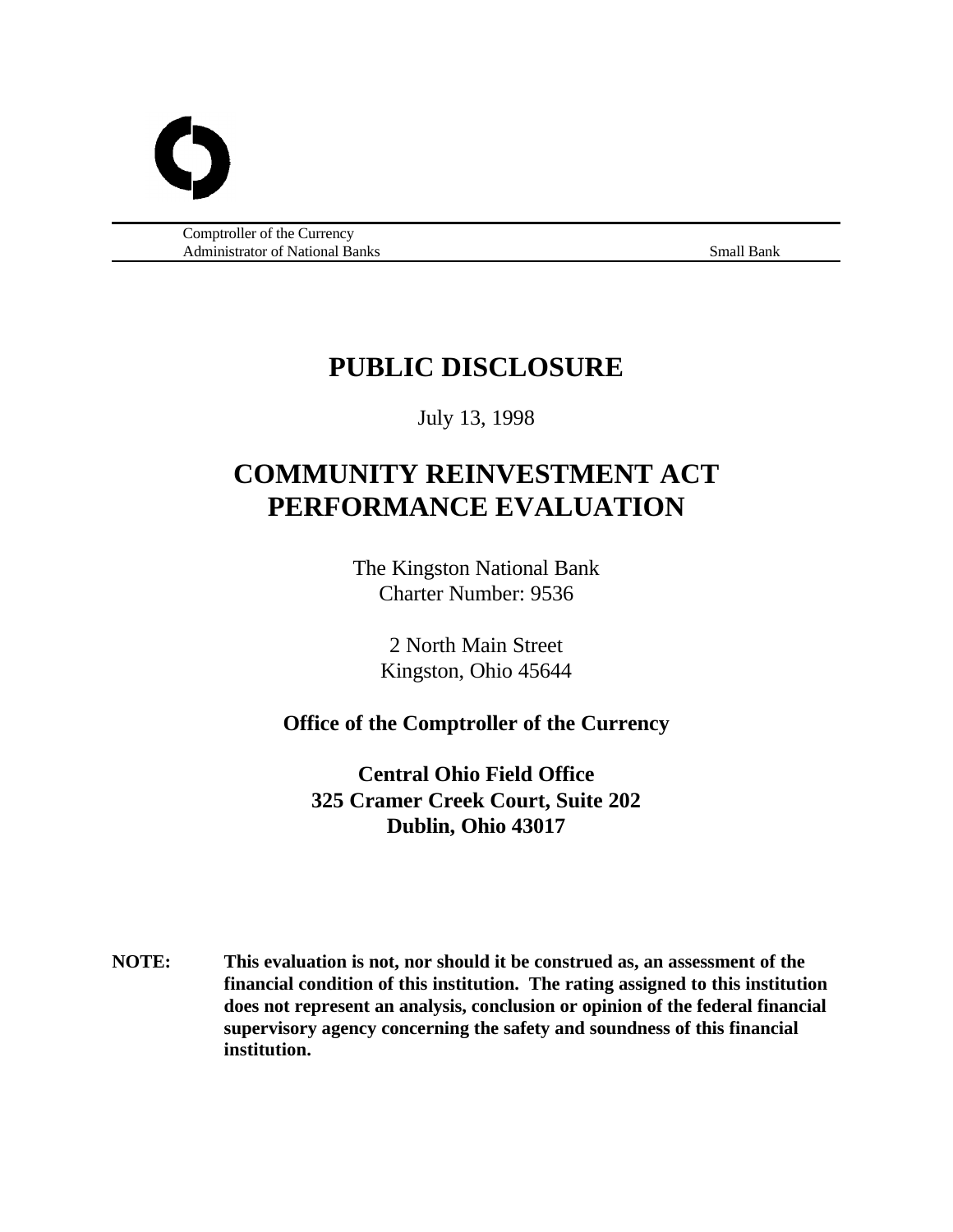#### **GENERAL INFORMATION**

*The Community Reinvestment Act (CRA) requires each federal financial supervisory agency to use its authority when examining financial institutions subject to its supervision, to assess the institution's record of meeting the credit needs of its entire community, including low- and moderate-income neighborhoods, consistent with safe and sound operation of the institution. Upon conclusion of such examination, the agency must prepare a written evaluation of the institution's record of meeting the credit needs of its community.*

*This document is an evaluation of the Community Reinvestment Act (CRA) performance of The Kingston National Bank prepared by the Office of the Comptroller of the Currency, the institution's supervisory agency, as of July 13, 1998. The agency rates the CRA performance of an institution consistent with the provisions set forth in Appendix A to 12 CFR Part 25.*

# **INSTITUTION'S CRA RATING**: This institution is rated **SATISFACTORY RECORD OF MEETING COMMUNITY CREDIT NEEDS .**

This institution meets the requirements for overall satisfactory performance. The current and ten quarter average loan-to-deposit (LTD) ratios were found to be reasonable and comparable to those posted by other institutions of similar size, purpose and location. Analysis of the location and dispersion of the bank's loans indicate that a substantial majority are made within the identified assessment areas (AAs) and are reasonably dispersed by both borrower income and income geography. Furthermore, based on a sample of loans to businesses and farms, 100% were made to small entities.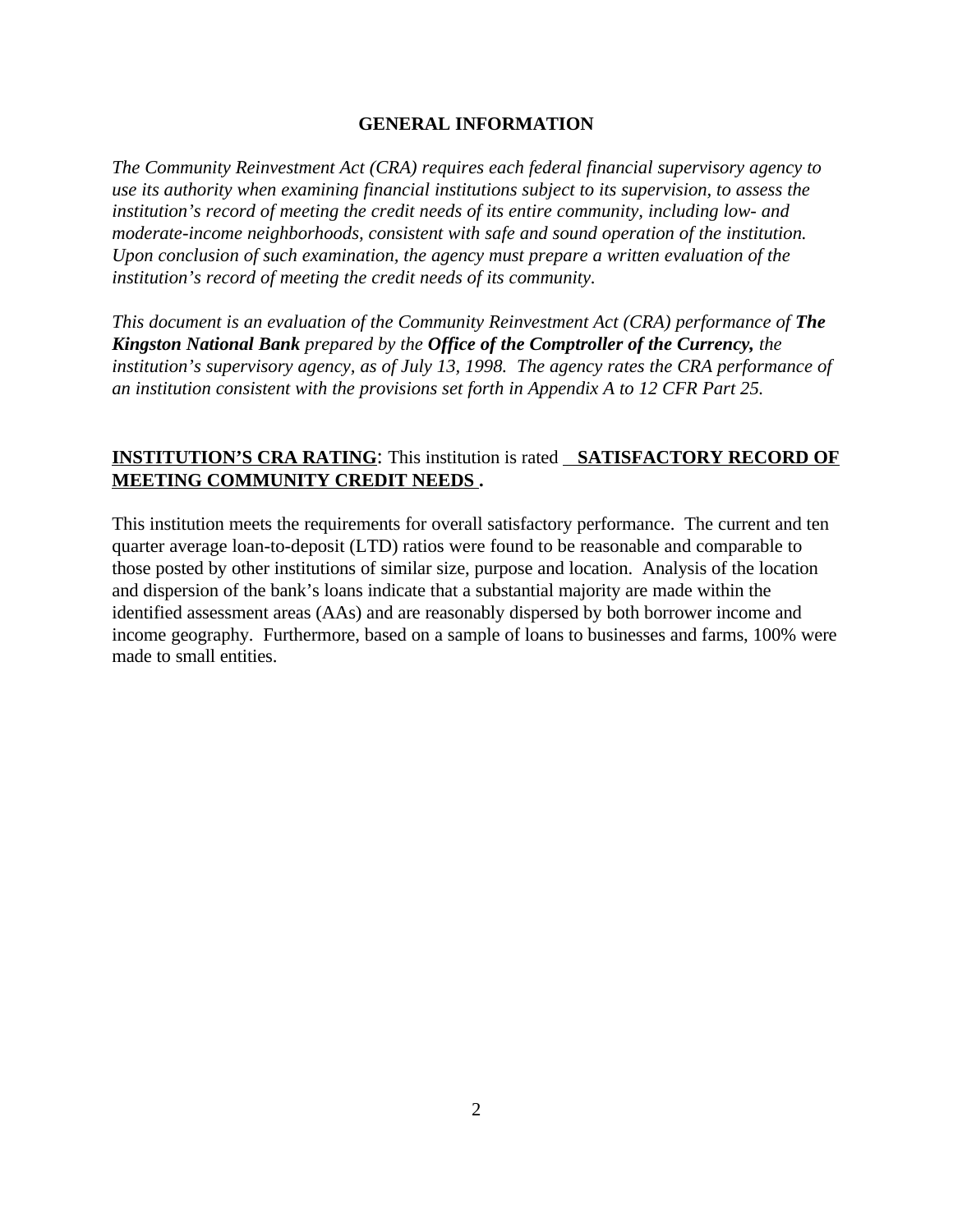#### *DESCRIPTION OF INSTITUTION*

The Kingston National Bank (KNB) is a wholly owned subsidiary of Kingston BancShares, Inc., a one bank holding company. The main office is located approximately 60 miles southeast of Columbus, Ohio in the Village of Kingston, Ohio. The bank's primary business focus is retail/commercial banking and it offers standard products and services through a network of three full service offices located in Ross, Hocking and Fairfield Counties. Competition for loans and deposits is moderate to strong and comes primarily from several community banks and branches of regional institutions located in Circleville, Chillicothe and other surrounding





cities. Currently, no legal or economic impediments exist that could restrict the institution's ability to serve the community's credit needs.

As of March 31, 1998, KNB reported total assets of \$77 million and gross loans of \$49 million. Loans for one-to-four family residential housing purposes represented about 39% of gross loans, with the remainder divided among loans having individual, commercial or agricultural purposes. Figure 1 shows the bank's total loan mix as of March 31, 1998.

#### *DESCRIPTION OF ASSESSMENT AREAS*

The bank currently has two assessment areas (AAs) and both were selected based on management's targeted lending territory. The first AA consists of 13 census tracts (CTs) of the Columbus, Ohio Metropolitan Statistical Area (MSA) #1840. These 13 tracts represent all of Pickaway County and the southwest corner of Fairfield County. Of the 13 CTs, three (23%) are characterized as Moderate-income tracts, nine (69%) are Middle-income and one (8%) is an Upper-income area. This AA contains a population of about 57,000 with a median family income of approximately \$32,721 as of the 1990 census. The bank currently has one office in this AA. Throughout this report, this AA will be referred to as the MSA AA.

The second AA is made up of sixteen block numbering areas (BNAs) that comprise all of Ross County and the western portion of Hocking County. Of the sixteen geographies, five (31%) are Moderate-income areas, ten (63%) are Middle-income and one (6%) is an Upper-income tract. This AA has a population of about 73,000 with a median family income of \$28,984. The bank currently has two offices located in this AA. Throughout this report, this AA will be referred to as the non-MSA AA.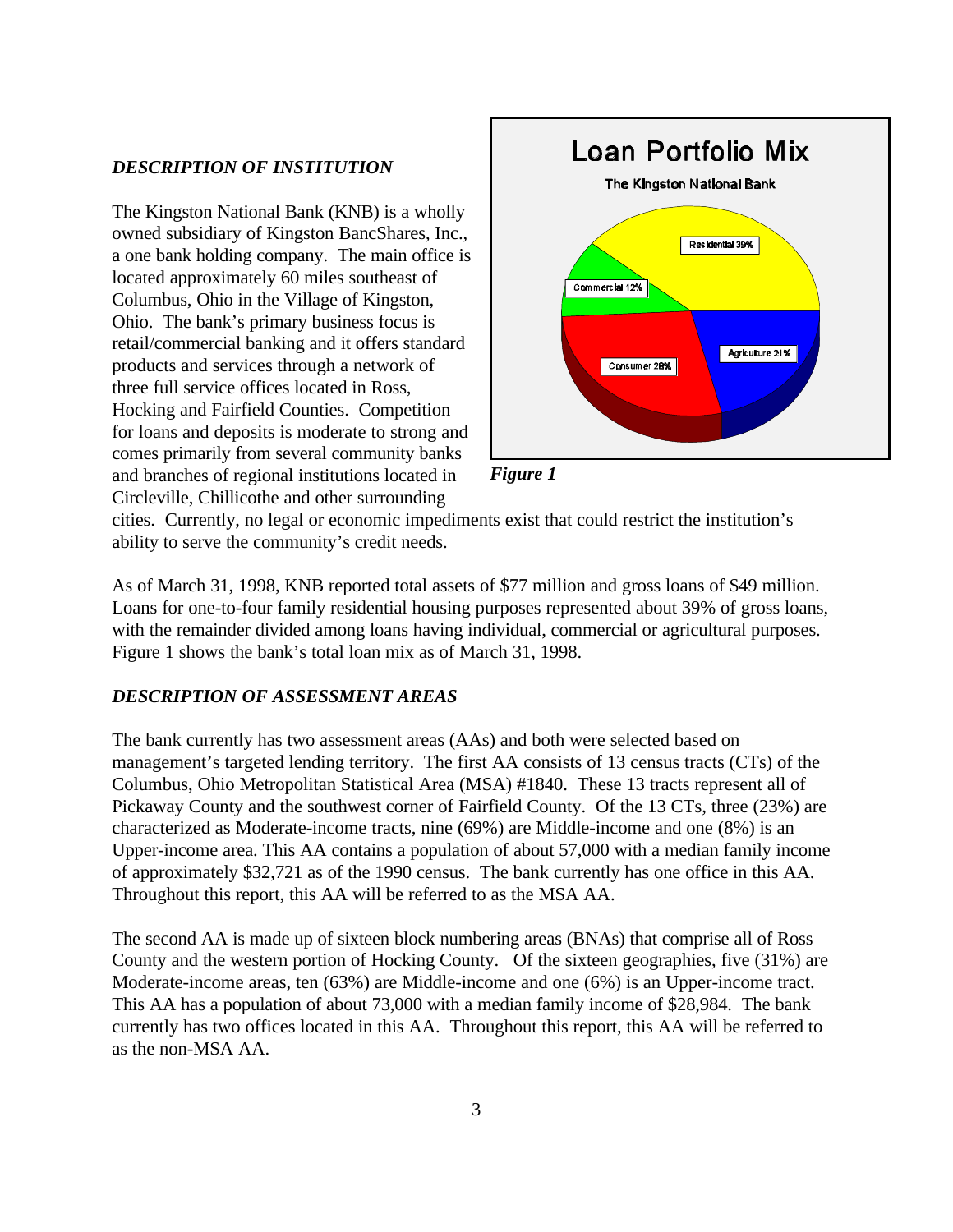The overall economic condition for both AAs is good with stable trends. The AAs are primarily rural with an agricultural focus, but the cities of Chillicothe and Circleville do contain a moderate level of manufacturing. Larger employers (Fortune 500 companies) of combined AA residents include DuPont, Georgia Pacific, Amerimark (formerly known as Reynolds Metals), Mead Paper, Columbus Kenworth, and Thomson Consumer (formerly known as RCA). The average unemployment rate for all four counties represented in the AAs as of April 1998, is 4.13%, and falls within the state and national unemployment rates of 3.8% and 4.3%, respectively. Community contact interviews revealed those loans for the purchase, rehabilitation and construction of affordable residential properties and small business loans are the primary needs of the combined AA. Community contacts also revealed that these types of loans are readily available from institutions serving these areas.

# *CONCLUSIONS WITH RESPECT TO PERFORMANCE CRITERIA*

# **Loan-to-Deposit Ratio:**

Overall, KNB's loan-to-deposit (LTD) ratios are found to be comparable to those posted by other institutions of similar size, purpose and location, and reflect satisfactory performance. KNB's current (LTD) ratio of 69% as of March 31, 1998, and average LTD ratio over the last ten calendar quarters of 73% are reasonable. KNB's LTD ratios were compared with a peer group of banks nationwide and a custom peer group consisting of local community banks competing in the same AAs. KNB's current LTD ratio is slightly below the 72% ratio posted by the national peer group, but compares favorably with the 70% ten quarter national peer group average. In addition, KNB's current LTD ratio was found to be similar to the custom peer group's current average of 72%.

# **Lending In the Assessment Areas:**

A substantial majority of the bank's home loans are originated within the identified AAs, including 97% from the MSA AA and 89% from the non-MSA AA.

Of the 24 total home loans originated in MSA #1840 and reported on the bank's 1997 Home Mortgage Disclosure Act (HMDA) Loan Application Register (LAR), all or 100% were made within the identified MSA AA. In addition, of the 14 home loans originated in MSA#1840 through March 31, 1998, 13 or 92% were made within the identified CTs. Overall, 97% of applicable loans sampled were originated within the defined MSA AA.

The bank posted similar lending tendencies in the non-MSA AA. Because the bank does not report the applicable BNA numbers for loans made outside an MSA on the HMDA LAR, we reviewed a random sample of approved home loans reported on the 1997 and 1998 LARs to determine the appropriate BNA number for each. We sampled 20% (10 of 49) of all HMDA reportable approved home loans made in 1997, and found that 80% (8 of 10) were originated within the non-MSA AA. In addition, we sampled 24% (9 of 37) of home loans originated in 1998 and found that 100% were made within the identified non-MSA AA. Overall, 89% of all applicable home loans sampled were made within the non-MSA AA.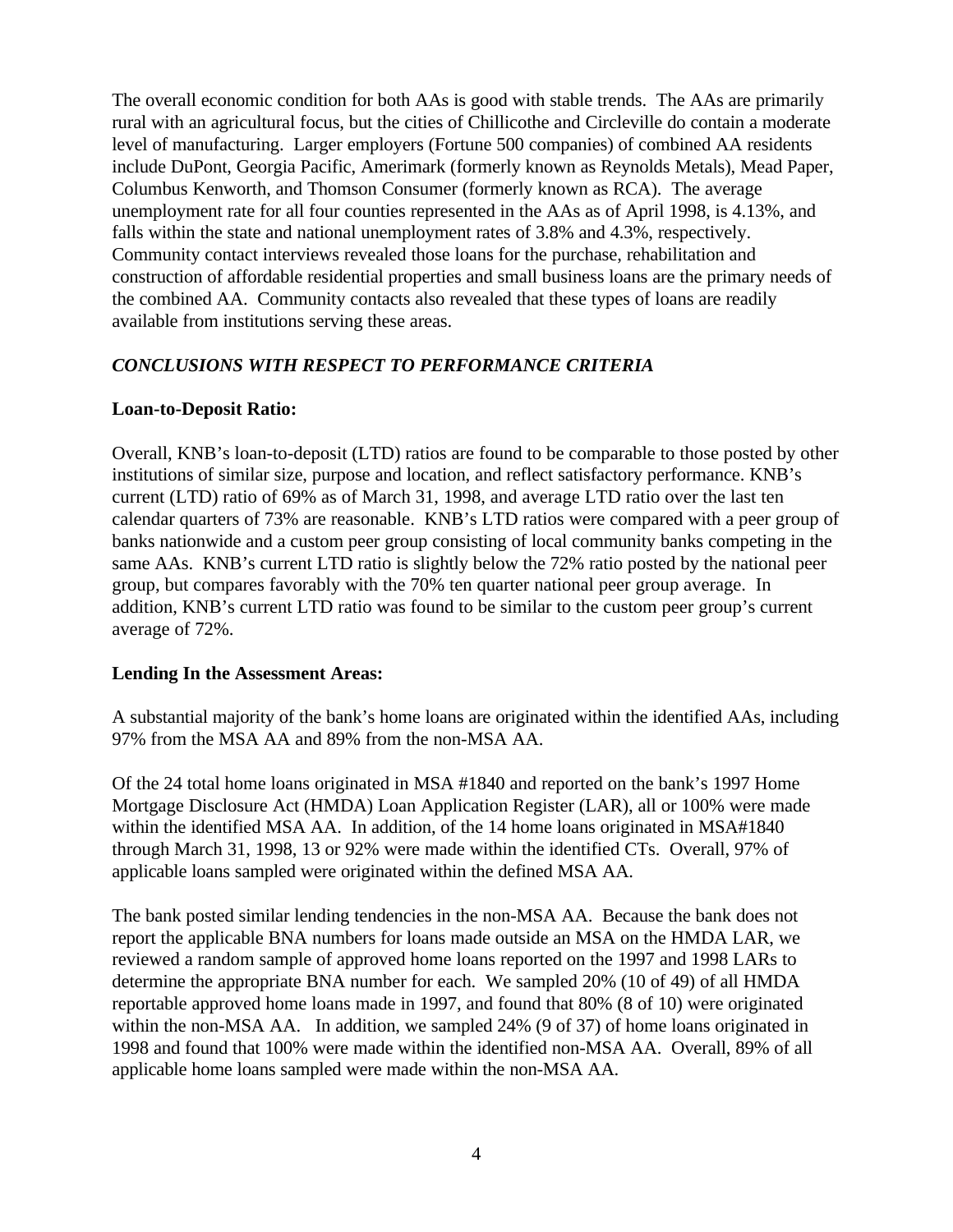We also sampled 40 commercial and agricultural loans originated in 1997 and 1998 to determine the area of origin for each. Of the total sample, 26 were in the Columbus MSA and 14 were not. The sample indicated that 22 (85%) of the commercial loans in the Columbus MSA were made inside the bank's defined MSA AA. All or 100% of those made outside the Columbus MSA were made inside the bank's defined non-MSA AA.

To further determine the level of lending within the bank's AAs, we sampled 20 consumer installment loans: three in the Columbus MSA and 17 outside the Columbus MSA. We found that all or 100% of the loans in the Columbus MSA were made inside the bank's defined MSA-AA, while 16 (94%) of those made outside the Columbus MSA were made inside the bank's defined non-MSA AA.

# **Lending to Geographies of Different Income Levels:**

The bank's lending to geographies of different income levels is reasonable for both AAs and evidences satisfactory performance.

Of the 24 HMDA loans made in 1997 and mentioned above, all or 100% were made to Middleincome tracts, which is consistent with the geographical income composition of the MSA AA. All 13 (100%) HMDA loans originated in the AA through March 31, 1998 were also extended to Middle-income geographies. Although home loan lending in Moderate-income tracts appears low, this AA consists of 69% Middle-income tracts and over 85% of all owner-occupied housing units are located in Middle-income geographies. Since owner-occupied housing is the only type of loan available for home purchase, refinance or improvement, the level of home loan lending would be far greater in the Middle-income tracts. In addition, only 14% of all MSA AA families live in Moderate-income tracts. This is due primarily to the City of Circleville, which accounts for two of the three Moderate-income tracts in this AA. Circleville is more urban and contains a larger volume of retail and commercial business. The table below illustrates the bank's home loan dispersion by income geography for the MSA AA.

| <b>MSA Assessment Area Home Loan Dispersion</b><br><b>By Income Geography</b> |                              |                               |                               |                        |                                              |                                                            |
|-------------------------------------------------------------------------------|------------------------------|-------------------------------|-------------------------------|------------------------|----------------------------------------------|------------------------------------------------------------|
| <b>Income</b><br>Category                                                     | 1997<br><b>HMDA</b><br>Loans | 1998*<br><b>HMDA</b><br>Loans | <b>Total</b><br>Home<br>Loans | $%$ of<br><b>Total</b> | % of Total<br><b>MSA AA</b><br><b>Tracts</b> | % of Total Owner<br><b>Occupied Units in</b><br>the MSA AA |
| Low                                                                           | $\bf{0}$                     | $\bf{0}$                      | $\boldsymbol{0}$              | $0\%$                  | $0\%$                                        | 0%                                                         |
| <b>Moderate</b>                                                               | $\mathbf 0$                  | $\bf{0}$                      | $\boldsymbol{0}$              | $0\%$                  | 23%                                          | 14%                                                        |
| <b>Middle</b>                                                                 | 24                           | 13                            | 37                            | 100%                   | 69%                                          | 85%                                                        |
| <b>Upper</b>                                                                  | $\bf{0}$                     | $\mathbf 0$                   | $\bf{0}$                      | $0\%$                  | 8%                                           | $1\%$                                                      |
| <b>Total</b>                                                                  | 24                           | 13                            | 37                            | 100%                   | 100%                                         | 100%                                                       |

\* Loans originated through 3/31/98

The bank's geographic dispersion demonstrated similar trends in the non-MSA AA. Of the eight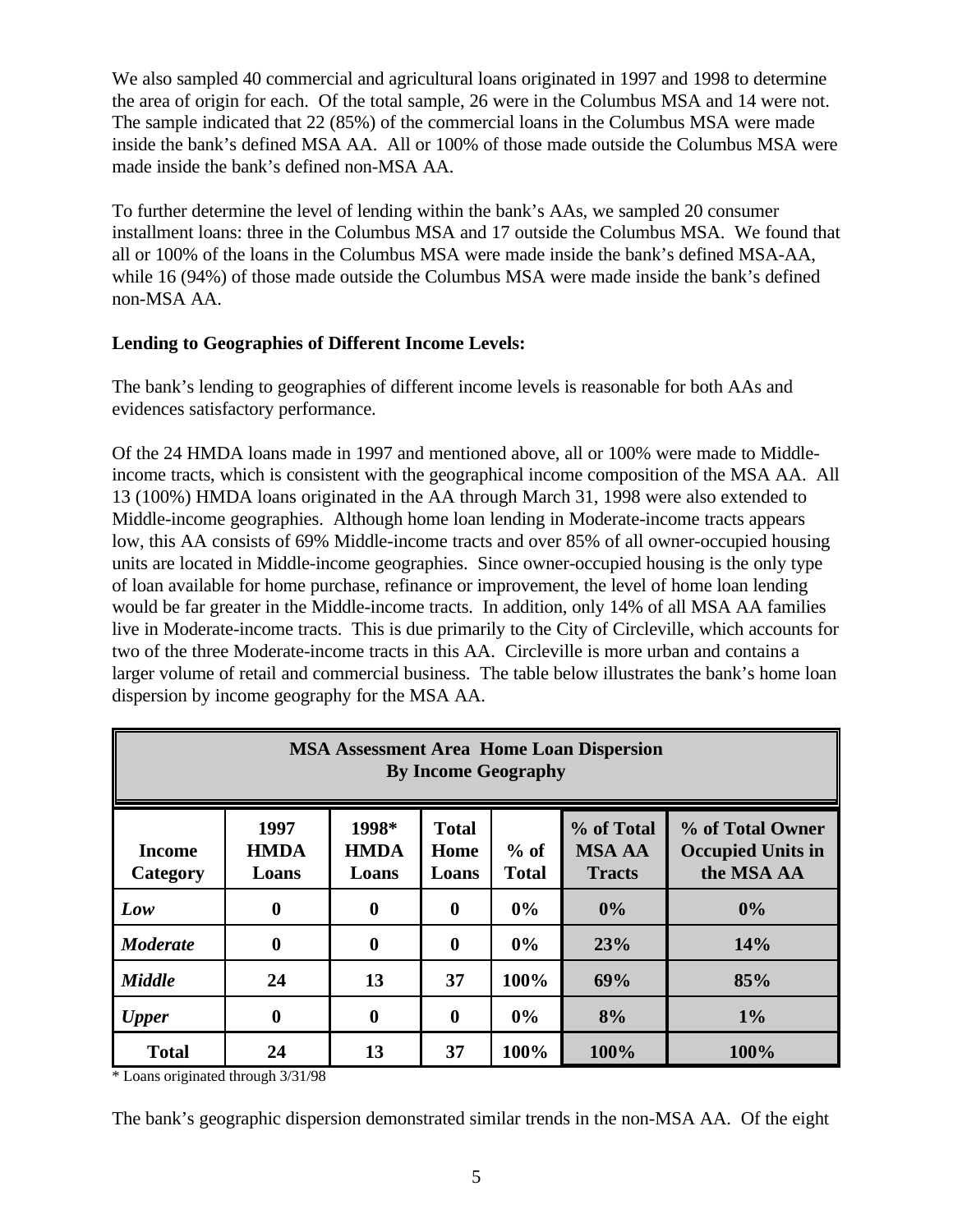sampled home loans originated in 1997 in the non-MSA AA, 87% were made to Middle-income tracts, while 13% were made to Moderate-income tracts. The nine sampled loans originated through March 31, 1988, yielded similar results. Specifically, 89% were made to Middle-income tracts and 11% were made to Moderate-income tracts. Although the level of home loan activity appears low in Moderate-income tracts, again the percentage of owner-occupied homes available for this type of loan is limited in the Moderate-income areas. Approximately 62% of all owneroccupied homes are located in Middle-income areas and these areas comprise 63% of the non-MSA AA, which justifies the increased home loan activity. The table below summarizes this information for the non-MSA AA.

| <b>Non-MSA Assessment Area Home Loan Dispersion</b><br><b>By Income Geography</b><br>(Based on Sampled Loans) |                              |                               |                               |                        |                                                |                                                                |
|---------------------------------------------------------------------------------------------------------------|------------------------------|-------------------------------|-------------------------------|------------------------|------------------------------------------------|----------------------------------------------------------------|
| <b>Income</b><br>Category                                                                                     | 1997<br><b>HMDA</b><br>Loans | 1998*<br><b>HMDA</b><br>Loans | <b>Total</b><br>Home<br>Loans | $%$ of<br><b>Total</b> | % of Total<br><b>Non-MSA</b><br><b>AA BNAs</b> | % of Total Owner<br><b>Occupied Units in</b><br>the Non-MSA AA |
| Low                                                                                                           | 0                            | $\mathbf{0}$                  | $\mathbf{0}$                  | $0\%$                  | $0\%$                                          | $0\%$                                                          |
| <b>Moderate</b>                                                                                               | 1                            | 1                             | $\overline{2}$                | 12%                    | 31%                                            | 32%                                                            |
| <b>Middle</b>                                                                                                 | 7                            | 8                             | 15                            | 88%                    | 63%                                            | 62%                                                            |
| <b>Upper</b>                                                                                                  | $\boldsymbol{0}$             | $\mathbf{0}$                  | $\mathbf{0}$                  | 0%                     | 6%                                             | 6%                                                             |
| <b>Total</b>                                                                                                  | 8                            | 9                             | 17                            | 100%                   | 100%                                           | 100%                                                           |

\* Loans originated through 3/31/98

# **Lending to Borrowers of Different Income Levels:**

The bank's record of lending to borrowers of different income levels and businesses of different sizes is reasonable and rated satisfactory for both AAs. The stated income level of the borrower(s) for each loan reviewed was compared to either the median family income of MSA #1840 for the MSA AA or the State of Ohio non-metropolitan statistical area median family income figure for the non-MSA AA. This was done to determine the applicable income category for each.

Of the 24 HMDA loans originated in the MSA AA for 1997, three (12%) were made to Lowincome, four (17%) to Moderate-income, 11 (46%) to Middle-income, and six (25%) to Upperincome borrowers. Of the 13 HMDA loans made in 1998, two (15%) were made to Middleincome borrowers and 11 (85%) were made to Upper-income borrowers. Although lending to Low- and Moderate- income families is slightly below the MSA AA benchmarks, this dispersion is reasonable considering the heavy level of competition for home loans in this area combined with the bank's limited presence. Management states that this area is heavily saturated with lending institutions. Within the identified CTs of the MSA AA, there are about eight banks and several mortgage companies, including larger regional type institutions, all competing for home loans. This was confirmed during interviews with both community contacts. Management states that they have historically been unable to increase market share in this area due to the aggressive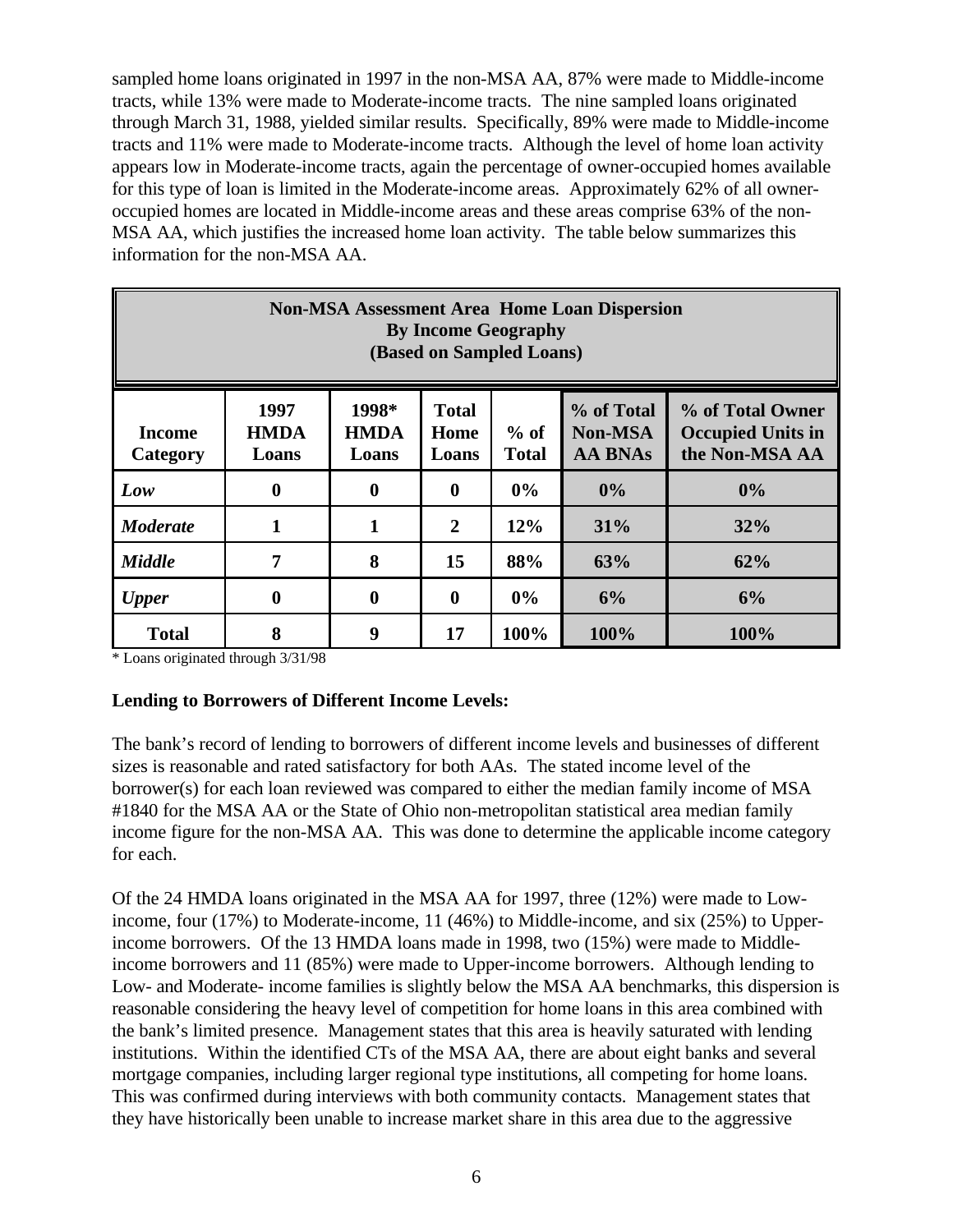pricing and solicitation strategies used by these institutions. In addition, KNB has a limited presence in this area with no offices in Pickaway County and only one branch in Fairfield County. The table below demonstrates the bank's lending dispersion by borrower income for the MSA AA.

| <b>MSA Assessment Area Home Loan Dispersion</b><br><b>By Borrower Income</b><br>(Based on Sampled Loans) |                              |                               |                               |            |                                                            |  |
|----------------------------------------------------------------------------------------------------------|------------------------------|-------------------------------|-------------------------------|------------|------------------------------------------------------------|--|
| Income<br>Category                                                                                       | 1997<br><b>HMDA</b><br>Loans | 1998*<br><b>HMDA</b><br>Loans | <b>Total</b><br>Home<br>Loans | % of Total | % of Total MSA AA<br><b>Families by Income</b><br>Category |  |
| Low                                                                                                      | 3                            | $\bf{0}$                      | 3                             | 8%         | 22%                                                        |  |
| <b>Moderate</b>                                                                                          | $\boldsymbol{4}$             | $\mathbf 0$                   | 4                             | 11%        | 22%                                                        |  |
| <b>Middle</b>                                                                                            | 11                           | $\overline{2}$                | 13                            | 35%        | 26%                                                        |  |
| <b>Upper</b>                                                                                             | 6                            | 11                            | 17                            | 46%        | 30%                                                        |  |
| <b>Total</b>                                                                                             | 24                           | 13                            | 37                            | 100%       | 100%                                                       |  |

\* Loans made through 3/31/98

Of the eight previously identified home loans originated in the non-MSA AA in 1997, two (25%) were made to Low-income, one (13%) to Moderate-income, two (25%) to Middle-income, and three (37%) were made to Upper-income borrowers. Of the nine home loans originated in 1998 in this AA, four (44%) were extended to Moderate-income, one (11%) to Middle-income, and four (44%) to Upper-income borrowers. This dispersion is reasonable considering the percentage of families in each income category within this AA. The sampled home loans from the non-MSA AA indicate that approximately 41% of the bank's home loans are made to Low- or Moderateincome borrowers. This is almost identical to the AA make-up of 42% Low- or Moderateincome families. The table on the following page illustrates the bank's home loan dispersion by borrower income for the non-MSA AA.